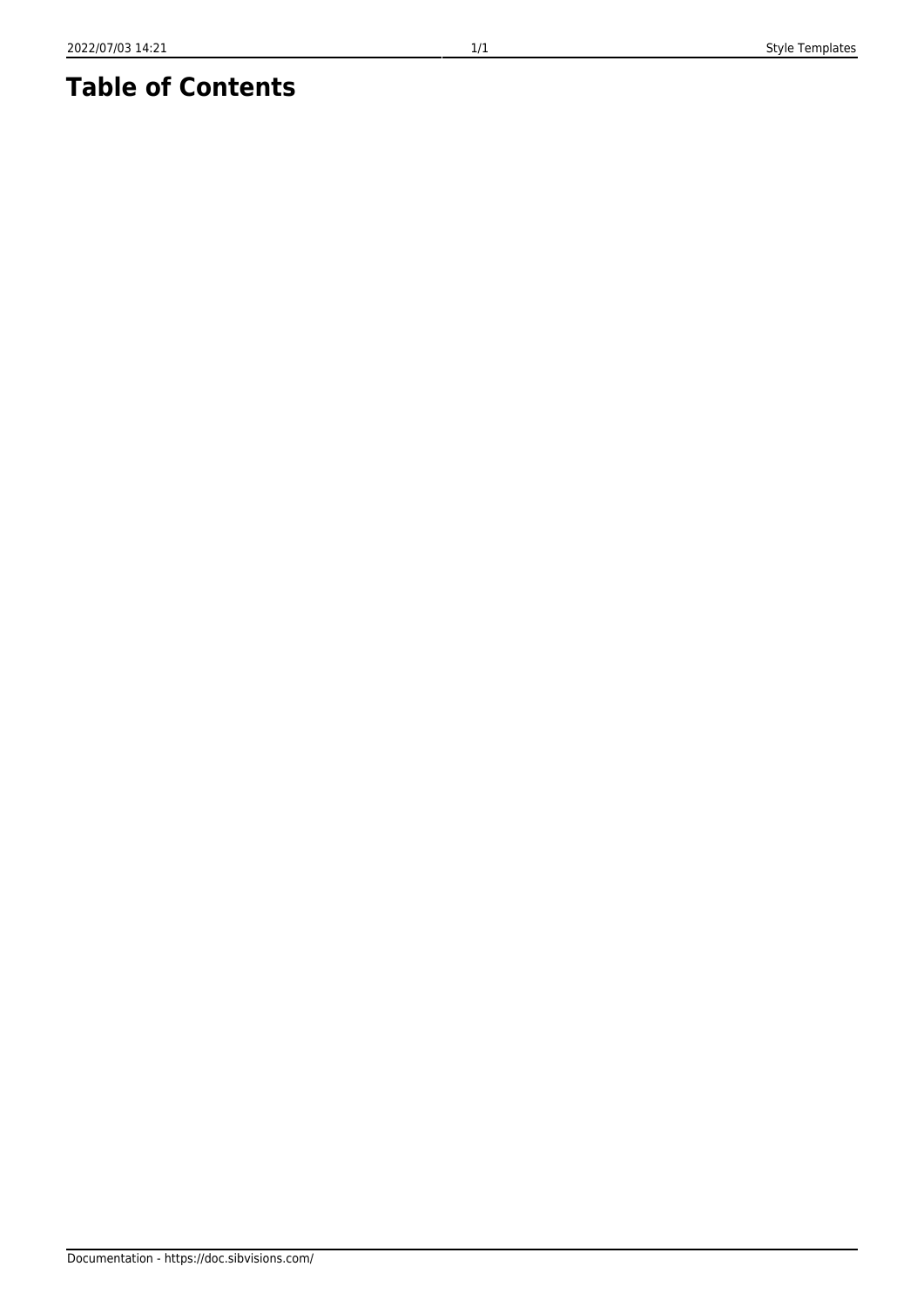The standard styling of an application is timeless and looks like one of the following.

The standard view:  $\pmb{\times}$ 

The corporation view:

 $\pmb{\times}$ 

But the standard styling is not always what you want because you have some special colors in mind. It's absolutely no problem to apply your own style to an application. It's an easy task if you use one of our templates and it's a little bit complex if you do it on your own with [pure CSS](https://blog.sibvisions.com/2018/02/20/visionx-css-styling-feature/). But if you have some CSS skills, it's also super easy.

If you want to use our style templates, do following:

- 1. Download the [template archive](https://doc.sibvisions.com/_media/visionx/visionx_style_templates_v1.4.zip)
- 2. Extract the archive into the **WebContent** folder of your application, e.g. <VisionX\_dir>/rad/apps/vxdemo/WebContent (be careful because the existing application.css will be replaced)
- 3. Choose the right application style

Our application styles use a template mechanism and the template archive contains different files:

## **application\_theme.css**

This file is the theme definition and contains the whole CSS style definitions which are based on variables. **You don't have to change this file.**

## **theme-orange.css**

This file uses the theme definition (application theme.css) and sets some variables to show orange colors.

**theme-blue.css**

This file uses the theme definition (application theme.css) and sets some variables to show blue colors.

**theme-red.css**

This file uses the theme definition (application\_theme.css) and sets some variables to show red colors.

**theme-black.css**

This file uses the theme definition (application theme.css) and sets some variables to show black colors.

**application.css**

This is the style file for the application and there you define the style to be used and / or overwrite variables.

Here's an example for the **application.css**:

```
application.css
```

```
@import url('./theme-orange.css');
/* @import url('./theme-red.css'); */
/* @import url('./theme-black.css'); */
/* @import url('./theme-blue.css'); */
:root {
```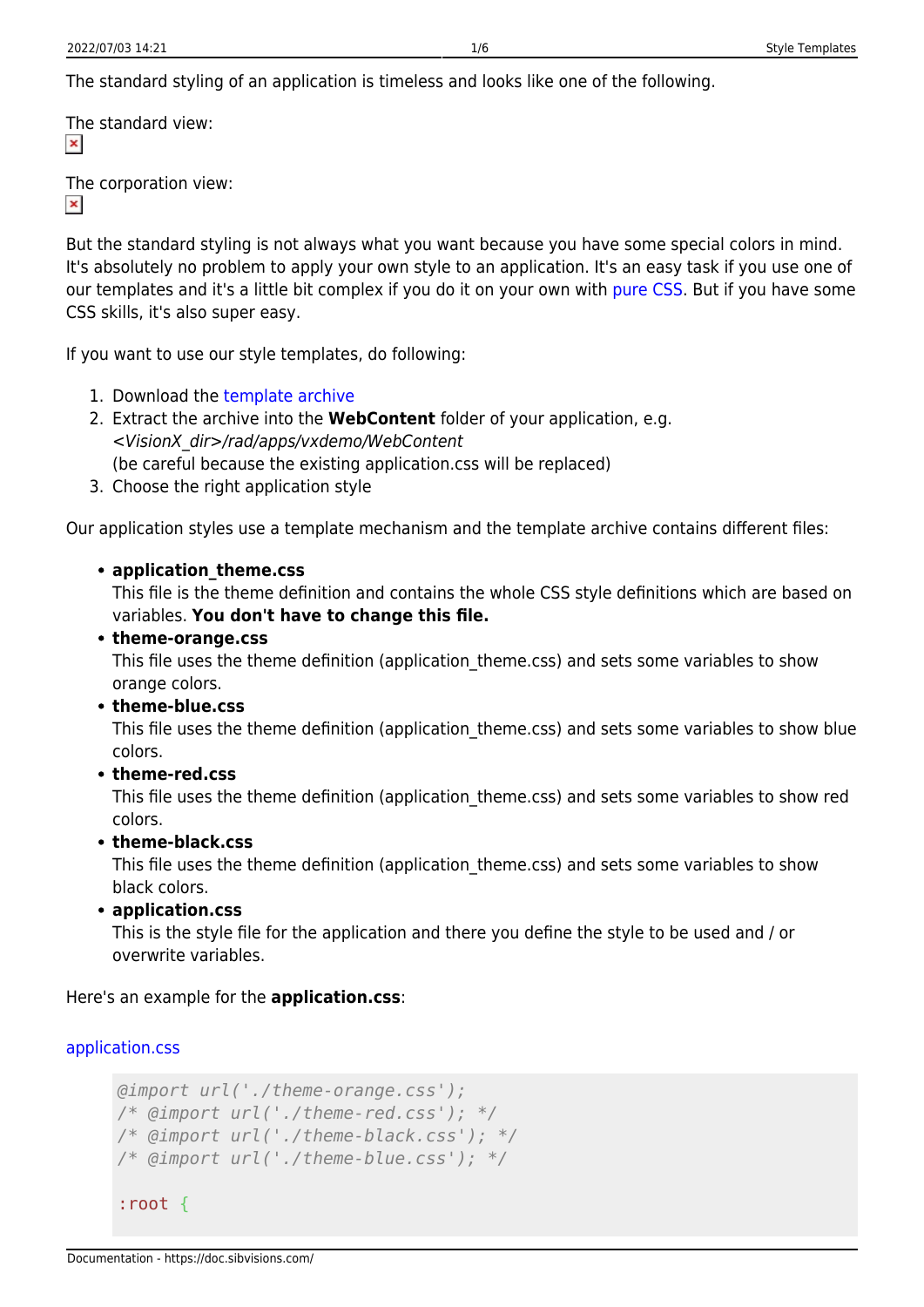```
 /* Primary Color */
      /* --theme-primary-color: #f78500; */
     /* Primary Color Dark */
/* --theme-primary-color-dark: #ea7b00; */
     /* Font */
/* --theme-primary-font: Montserrat; */
     /* Primary Font Color */
/* --theme-primary-font-color: #262626; */
 /* Secondary Color */
     /* --theme-secondary-color: #808080; */
     /* Secondary Color Medium */
/* --theme-secondary-color-medium: #b3b3b3; */
     /* Secondary Color Light */
/* --theme-secondary-color-light: #f2f2f2; */
     /* Secondary Color Dark */
/* --theme-secondary-color-dark: #262626; */
     /* Secondary Font Color */
/* --theme-secondary-font-color: #ffffff; */
    /* Image Company Logo */
/* --theme-background-image: url("./images/theme-logo_white.png");
*/
     /* Background Color Toparea */
/* --theme-corporation-toparea-background-color: var(--theme-
primary-color); */
    /* Primary Button Color Toparea */
/* --theme-corporation-toparea-button-primary-font-color: #ffffff;
*/
     /* Secondary Button Color Toparea */
/* --theme-corporation-toparea-button-secondary-font-color: var(--
theme-primary-color); */
     /* Background Color Menubar Corporation */
/* --theme-corporation-topmenubar-background-color: var(--theme-
primary-color); */
    /* Primary Font Color Menubar Corporation*/
/* --theme-corporation-topbutton-primary-font-color: #ffffff; */
     /* Secondary Font Color Menubar Corporation */
/* --theme-corporation-topbutton-secondary-font-color: var(--theme-
primary-color); */
     /* Background Color Toparea Standard */
/* --theme-standard-topmenubar-background-color: #ffffff; */
     /* Primary Font Color Toparea Standard*/
/* --theme-standard-topbutton-primary-font-color: var(--theme-
primary-color); */
     /* Secondary Font Color Toparea Standard */
/* --theme-standard-topbutton-secondary-font-color: #ffffff; */
     /* Header Bottom Border Color Toparea Standard */
```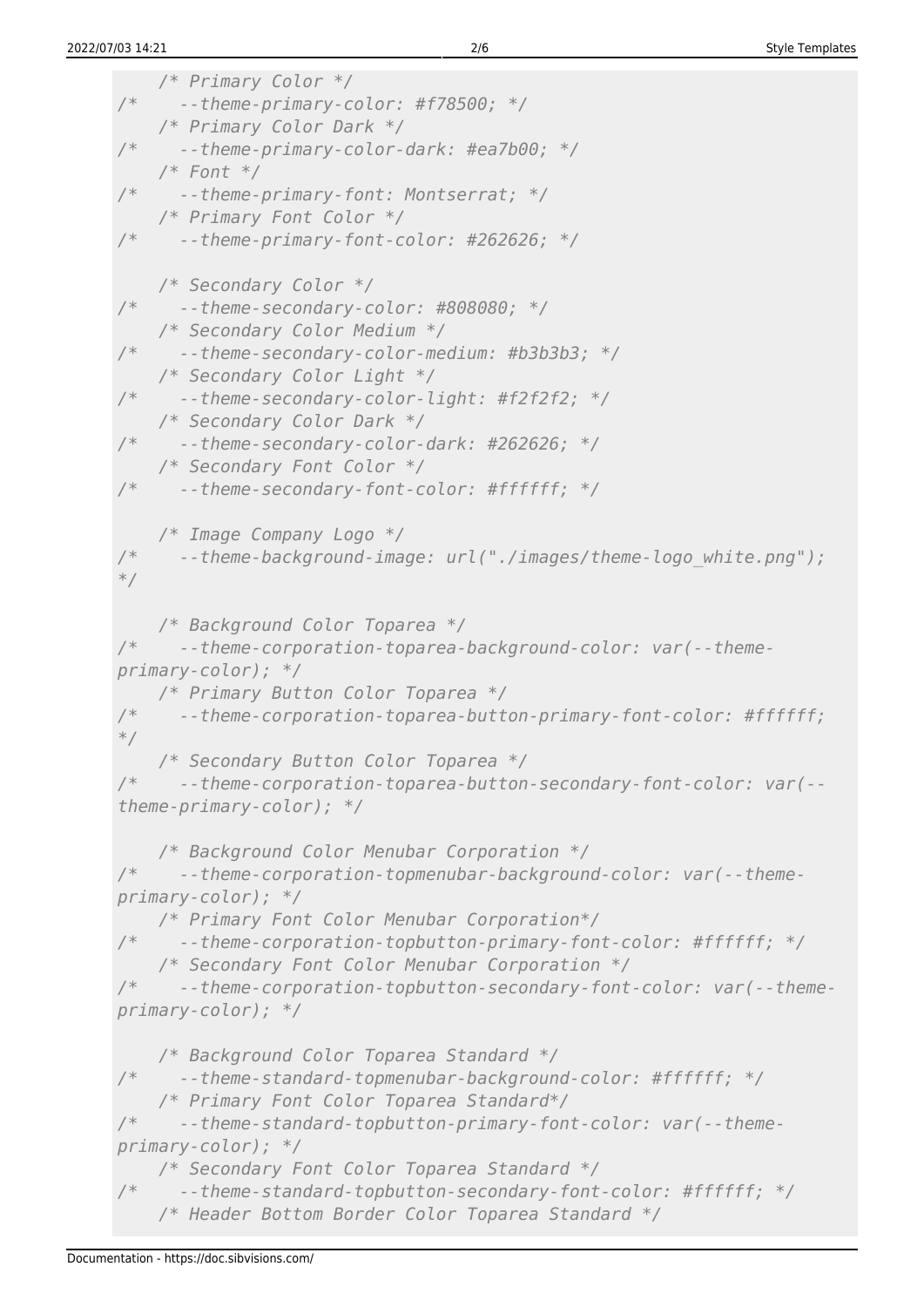```
/* --theme-standard-header-border-color: var(--theme-primary-color);
*/
    /* Primary Font Color Appmenu */
/* --theme-appmenu-primary-font-color: var(--theme-primary-font-
color); */
     /* Secondary Font Color Appmenu */
/* --theme-appmenu-secondary-font-color: var(--theme-primary-color);
*/
     /* Background Color Font Color Appmenu */
/* --theme-appmenu-background-color: var(--theme-secondary-color-
light); */
     /* Background Color Label Appmenu */
/* --theme-appmenu-background-color-label: var(--theme-secondary-
color); */
    /* Font Color Label Appmenu */
/* --theme-appmenu-font-color-label: #ffffff; */
 /* Right Border Color Appmenu */
     /* --theme-appmenu-right-border-color: var(--theme-primary-color);
*/
    /* Border Radius */
/* --theme-border-radius: 3px; */
 /* Border Radius Button */
     /* --theme-button-border-radius: var(--theme-border-radius); */
    /* Border Radius Topmenu */
/* --theme-menu-border-radius: 3px 3px 0 0; */
 /* Border Radius Popup Menu */
     /* --theme-popup-menu-border-radius: 0 0 3px 3px; */
     /* Border Radius Top Button Standard */
/* --theme-standard-topbutton-border-radius: var(--theme-border-
radius); */
     /* Border Radius Top Button Corporation */
/* --theme-corporation-topbutton-border-radius: var(--theme-border-
radius); */
     /* Background Color Panel */
/* --theme-panel-background-color: var(--theme-secondary-color-
light); */
 /* Background Color Table */
     /* --theme-table-background: var(--theme-secondary-color-light); */
    /* Border Color Table */
/* --theme-table-border-color: transparent; */
     /* Background Color Table Header */
/* --theme-table-header-background-color: var(--theme-secondary-
color-light); */
     /* Font Color Table Header */
/* --theme-table-header-font-color: var(--theme-primary-font-color);
*/
```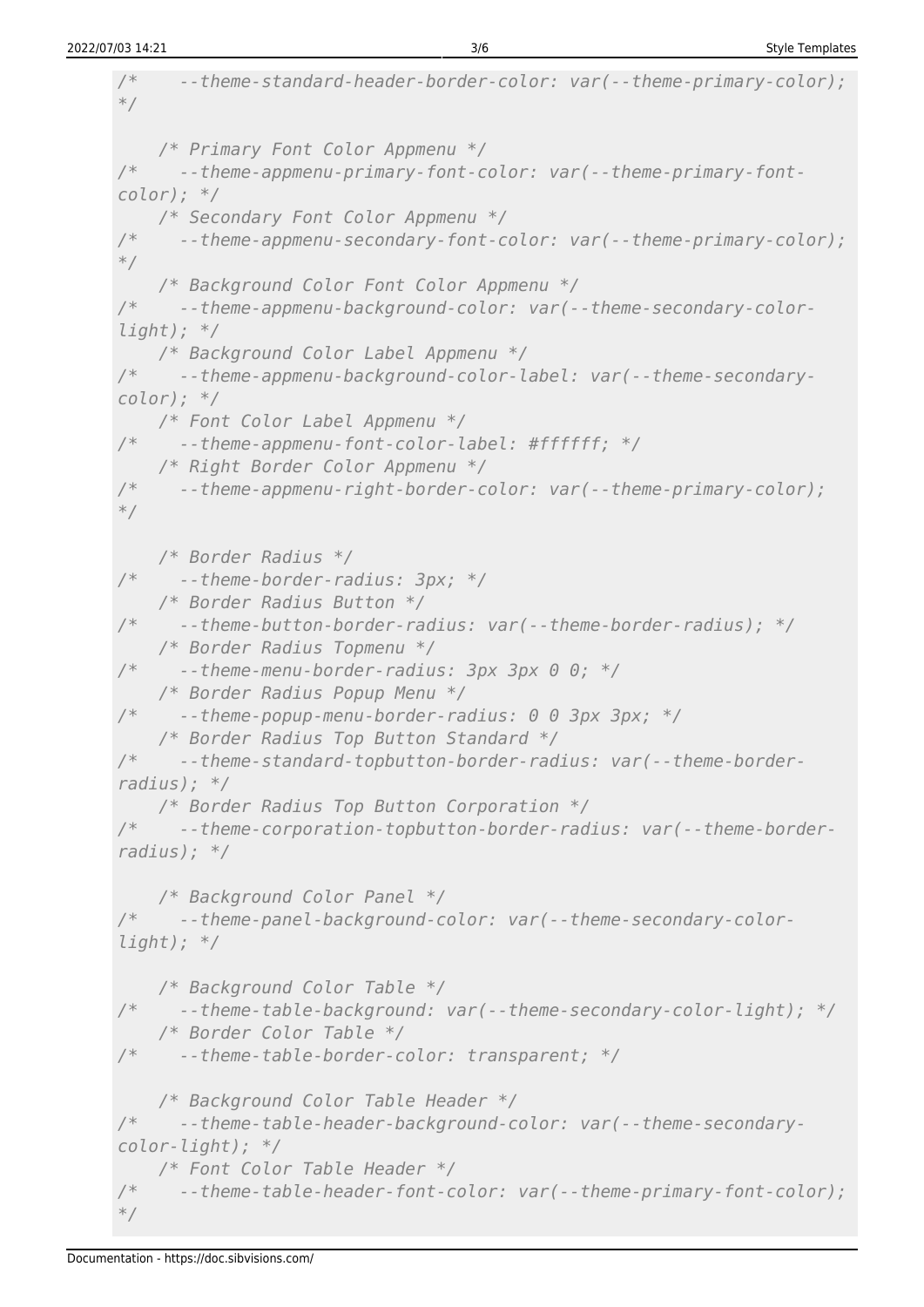```
 /* Border Bottom Color Table Header */
/* --theme-table-header-border-bottom-color: var(--theme-secondary-
color-dark); */
    /* Background Color Table Row */
/* --theme-table-row-background-color: var(--theme-secondary-color-
light); */
    /* Background Color Table Row Odd */
/* --theme-table-row-odd-background-color: var(--theme-secondary-
color-light); */
    /* Border Top Color Table Row */
/* --theme-table-row-border-top-color: var(--theme-secondary-color-
medium); */
    /* Background Color Table Row on Hover */
/* --theme-table-row-background-color-hover: var(--theme-secondary-
color-medium); */
    /* Font Color Table Row on Hover */
/* --theme-table-row-font-color-hover: var(--theme-secondary-font-
color); */
    /* Background Color Table Row Selected */
/* --theme-table-row-selected: var(--theme-primary-color); */
    /* Font Color Table Row Selected */
/* --theme-table-row-selected-font-color: var(--theme-secondary-
font-color); */
    /* Background Color Button */
/* --theme-button-background-color: var(--theme-secondary-color-
medium); */
 /* Font Color Button */
     /* --theme-button-font-color: var(--theme-secondary-font-color); */
    /* Border Button */
/* --theme-button-border: 1px solid var(--theme-button-border-
color); */
    /* Border Color Button */
/* --theme-button-border-color: var(--theme-secondary-color-medium);
*/
    /* Font Color Tablemenu */
/* --theme-tablemenu-font-color: var(--theme-secondary-font-color);
*/
    /* Background Color Tablemenu */
/* --theme-tablemenu-background-color: var(--theme-secondary-color-
medium); */
    /* Border Editor */
/* --theme-editor-border: 1px solid var(--theme-editor-border-
color); */
    /* Border Color Editor */
/* --theme-editor-border-color: var(--theme-secondary-color-medium);
*/
```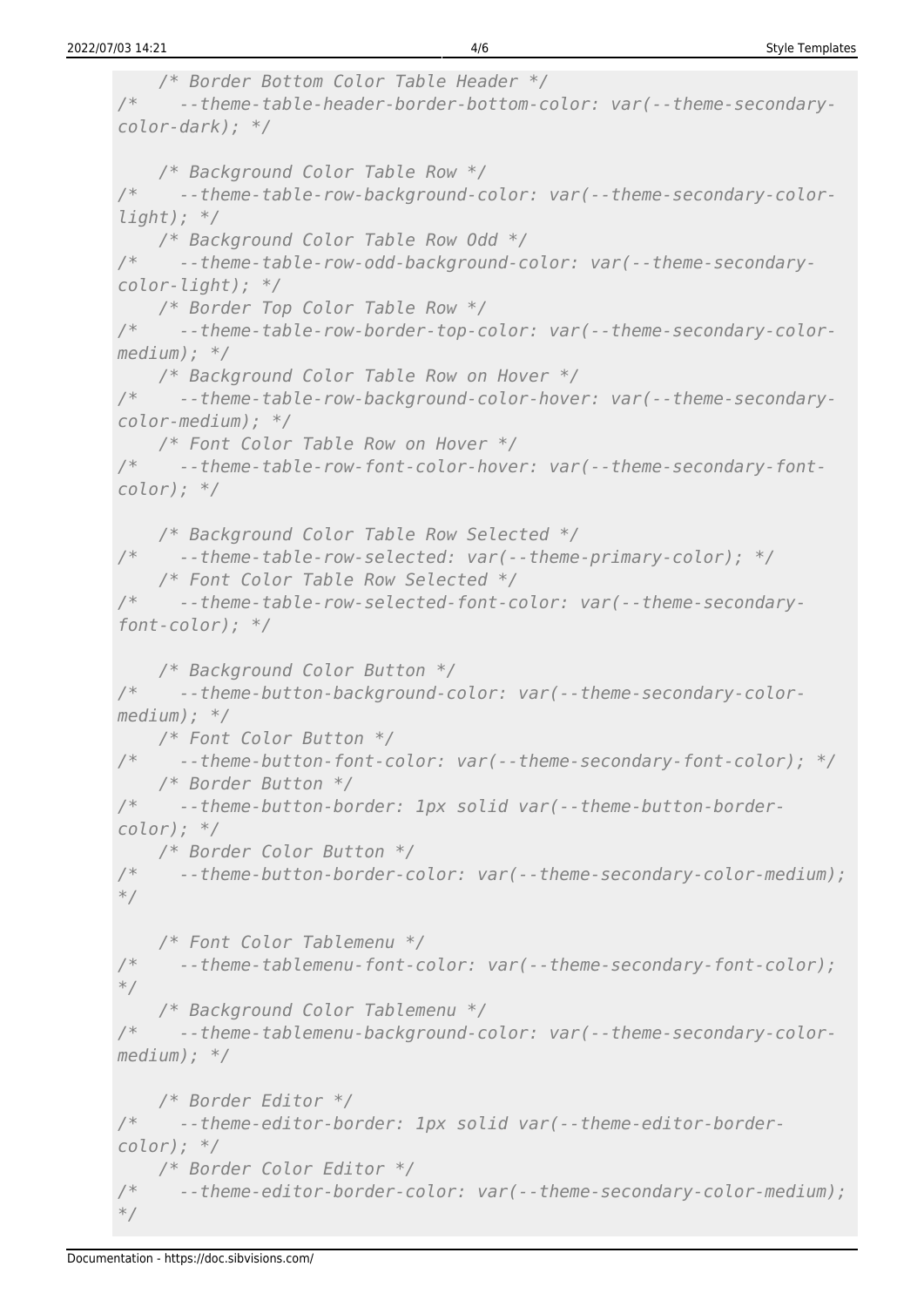```
 /* Background Color Editor */
/* --theme-editor-background-color: var(--theme-secondary-color-
light); */
    /* Border Editor on Focus */
/* --theme-editor-focus-border: 1px solid var(--theme-editor-focus-
border-color); */
    /* Border Color Editor on Focus */
/* --theme-editor-focus-border-color: var(--theme-primary-color); */
    /* Border Editor Readonly */
/* --theme-editor-readonly-border: 1px solid var(--theme-editor-
readonly-border-color); */
    /* Border Color Editor Readonly */
/* --theme-editor-readonly-border-color: var(--theme-secondary-
color-medium); */
    /* Background Color Editor Readonly */
/* --theme-editor-readonly-background-color: var(--theme-secondary-
color-light); */
    /* Border Editor Readonly on Focus */
/* --theme-editor-readonly-focus-border: 1px solid var(--theme-
editor-readonly-focus-border-color); */
    /* Border Color Editor Readonly on Focus */
/* --theme-editor-readonly-focus-border-color: var(--theme-primary-
color); */
    /* Background Color Editor Required */
/* --theme-editor-required-background-color: var(--theme-editor-
background-color); */
    /* Icon Editor Required */
/* --theme-editor-required-icon: url('data:image/svg+xml, <svg
xmlns="http://www.w3.org/2000/svg" width="100" height="100"
viewBox="-10 -6 16 16"><line id="line" y1="-3" y2="3"
stroke="%23262626" stroke-linecap="butt"
transform="rotate(30)"></line><line id="line" y1="-3" y2="3"
stroke="%23262626" stroke-linecap="butt"
transform="rotate(90)"></line><line id="line" y1="-3" y2="3"
stroke="%23262626" stroke-linecap="butt"
transform="rotate(-30)"></line></svg>'); */
    /* Primary Font Color Tabsheet */
/* --theme-tabsheet-primary-font-color: var(--theme-primary-font-
color); */
    /* Secondary Font Color Tabsheet */
/* --theme-tabsheet-secondary-font-color: var(--theme-primary-
color); */
    /* Border Font Color Tabsheet */
      /* --theme-tabsheet-border-color: var(--theme-secondary-color-
medium); */
    /* Color Validator Valid */
      /* --theme-validator-color-valid: green; */
```